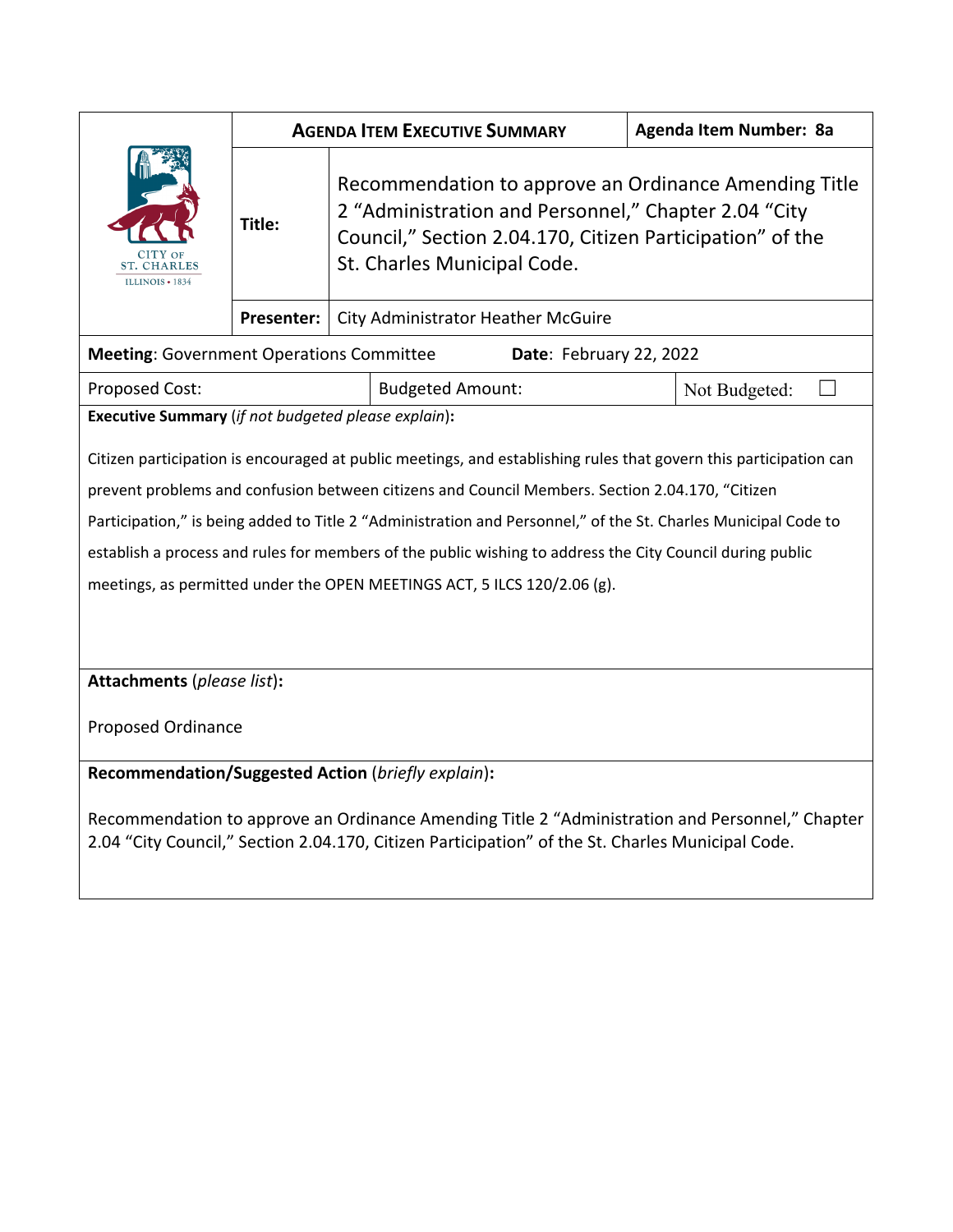## **City of St. Charles, Illinois Ordinance No. 2022-M-\_\_\_\_\_\_\_\_\_**

## **An Ordinance Amending Title 2 "Administration and Personnel," Chapter 2.04 "City Council," Section 2.04.170, "Citizen Participation" of the St. Charles Municipal Code.**

## **BE IT ORDAINED BY THE CITY COUNCIL OF THE CITY OF ST. CHARLES, KANE AND DUPAGE COUNTIES, ILLINOIS, AS FOLLOWS:**

**SECTION ONE**: Title 2 "Administration and Personnel," Chapter 2.04 "City Council," Section 2.04.170, "Citizen Participation" of the St. Charles Municipal Code, be and is hereby amended by adding the following:

## **2.04.170: CITIZEN PARTICIPATION:**

- 1. Authority:
	- 1.1. The Illinois Open Meetings Act provides that members of the public must be given an opportunity to address public officials at open meetings and provides that public comment may be subject to the rules established and recorded by the public body.
	- 1.2. Members of the public may address the City Council, pursuant to the rules established and recorded in this Section. Reference to "City Council" is to include its committees, commissions and any other subsidiary bodies for the purpose of the application of this Section. Said rules shall be posted at the area where members of the public sign up to address the City Council at a City Council meeting.
	- 1.3. Any person may be expelled from City Council Chambers for the remainder of a City Council meeting by the Mayor or a majority vote of the City Council if that person:
		- 1.3.1. Addresses or attempts to address the City Council at a City Council meeting except in conformance and compliance with the rules provided in this Section; or
		- 1.3.2. Otherwise acts in a disorderly manner so as to disrupt the ability of the City Council to efficiently conduct its meeting, including but not limited to:
			- 1.3.2.1. Acting or appearing in a lewd or disgraceful manner;
			- 1.3.2.2. Using disparaging, obscene or insulting language;
			- 1.3.2.3. Personal attacks impugning character and/or integrity;
			- 1.3.2.4. Intimidation;
			- 1.3.2.5. Disorderly conduct (as defined by state law).
- 2. Process:
	- 2.1. Members of the public who want to address the City Council at a City Council meeting shall sign up before the start of the meeting identifying themselves by name and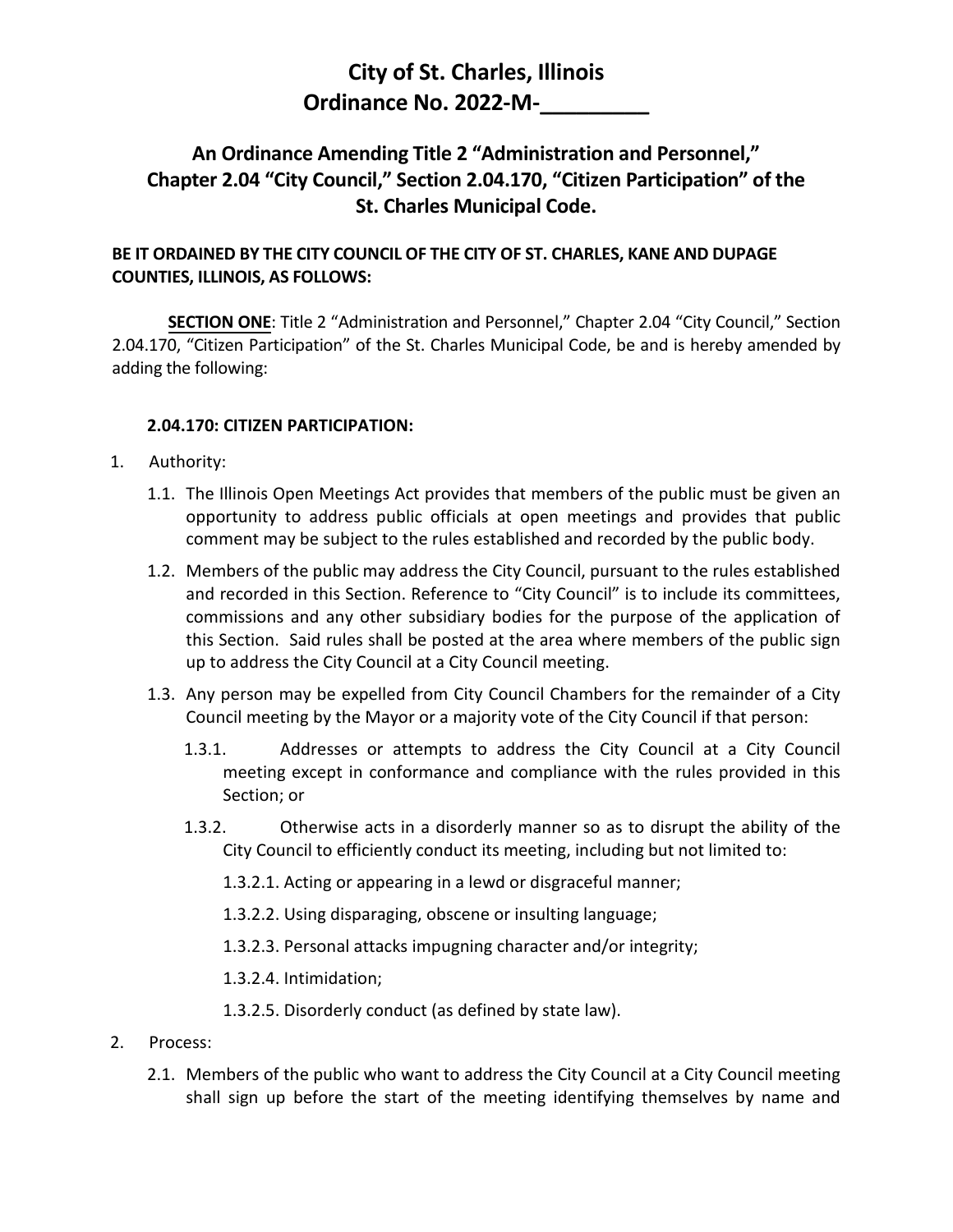Page 2

indicating whether they want to address the City Council on a particular agenda item or during public comment.

- 2.1.1. The purpose of the public comment is to allow members of the public an opportunity to address the City Council on issues of concern to them which are not part of the agenda.
- 2.2. During public comment or after the introduction of each agenda item, members of the public shall be called in the order as may be determined by the Mayor or Committee Chair.
- 2.3. Speakers shall address the City Council from the podium and state their name for the record before beginning their remarks.
- 3. Limitations:
	- 3.1. Speakers shall limit their remarks to no more than three (3) minutes unless additional time is granted by the Mayor or by a majority vote of the City Council.
	- 3.2. A timer shall be used to notify speakers when the allotted time has expired. Speakers will be informed when their allotted time has expired. Upon the expiration of the allotted time, speakers shall stop speaking and leave the podium unless additional time is granted or unless there are questions directed to the speaker from City Council members.
	- 3.3. Groups of speakers should, whenever possible, consolidate their comments and avoid repetition through the use of representative speakers.
	- 3.4. Except during public comment, speakers shall focus and limit their remarks directly to the matter then under discussion and should be as brief as possible and to the point.
	- 3.5. Speakers shall address their remarks to the City Council as a whole, not to any individual City Council members, nor City staff.
	- 3.6. Speakers shall not ask questions of individual City Council members or a member of the City staff. Public comment is not intended to require individual City Council members nor City staff to provide answers to the speaker or engage in debate.
	- 3.7. Discussions between speakers and members of the audience are not allowed.
	- 3.8. The Mayor, or majority of the City Council, may suspend the rules in order to provide more public comment, as deemed appropriate.
	- 3.9. Speakers shall refrain from harassing or directing threats or personal attacks at City Council members, City staff, other speakers or members of the audience.
	- 3.10.City Council members may, but need not, ask questions of speakers at the conclusion of their comments.
	- 3.11.Members of the audience shall maintain decorum and refrain from noisy outbursts or other distracting actions such as applauding, cheering, booing, or use of signs or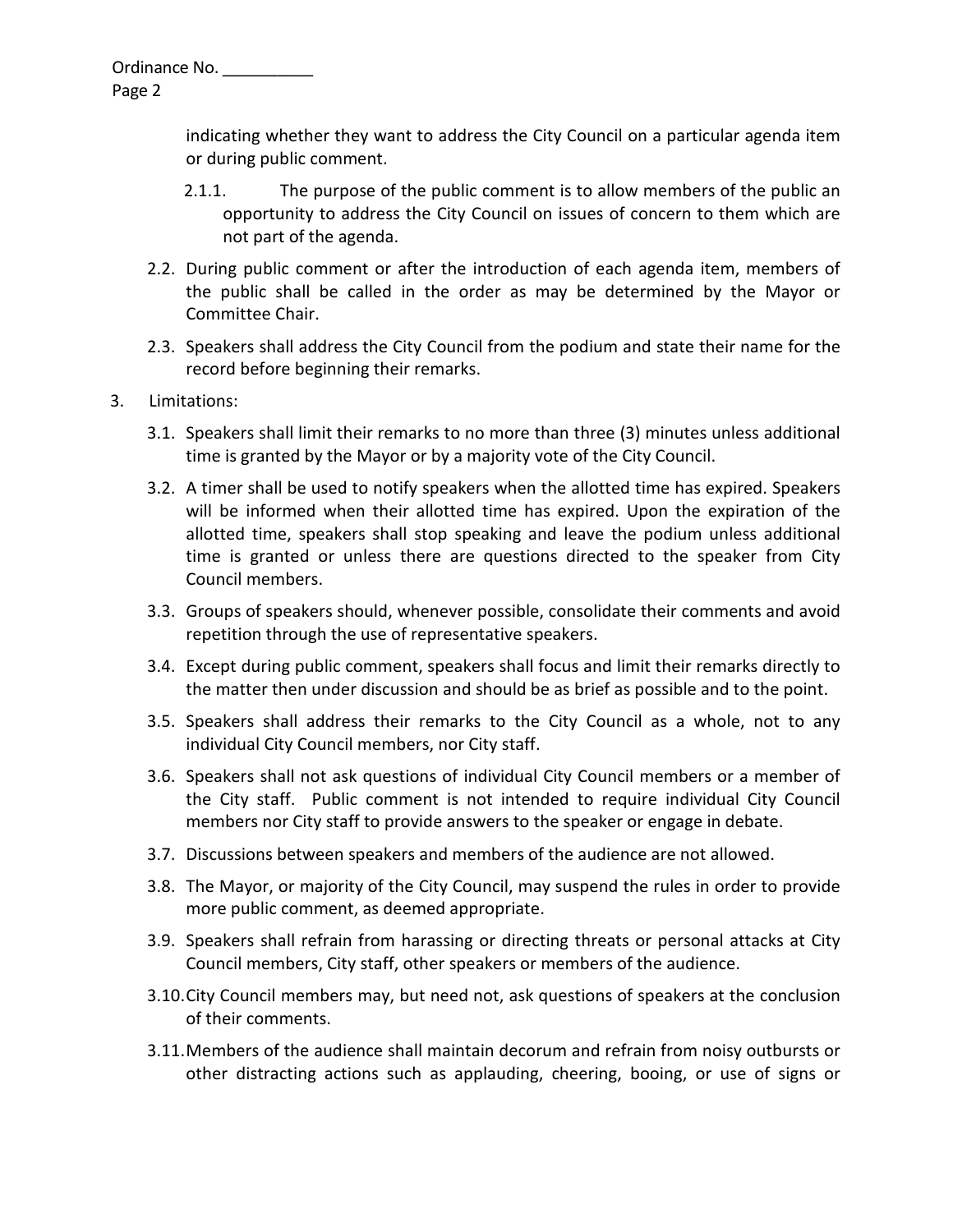Ordinance No. \_\_\_\_\_\_\_\_\_\_\_

Page 3

banners during or at the conclusion of any remarks made by any speaker, staff member or City Council members.

- 3.12.Minutes are a summary of the meeting discussion and actions made by City Council. Requests by speakers to append or revise the minutes are not favored.
- 4. Petitioners:
	- 4.1. Notwithstanding rules to the contrary in this Section, petitioners, defined as persons or entities who initiated and have a direct financial or ownership interest concerning a particular agenda item as determined by the City Administrator shall be called at the beginning of said agenda item and may address the City Council concerning their petition for no more than ten (10) minutes.
	- 4.2. After members of the public have had an opportunity to address the City Council pursuant to the rules provided in this Section, petitioners shall have no more than five (5) minutes to reply to any comments or questions from members of the public or City Council members. There shall be no additional public participation on said agenda item after a petitioner's reply unless granted by the Mayor or by a majority vote of the City Council.
- 5. Public Hearings:

5.1. The purpose of a public hearing is to seek formal input as required by City Ordinances, State Statute or as deemed appropriate by the Mayor.

5.2 The Mayor will call the public hearing to order and announce the topic. During the public hearing, the Mayor will ask if there are any members of the public that would like to address the City Council about the item under consideration. Individuals wishing to speak should approach the microphone, state their name and if they represent an organization. The same time limits that apply to City Council and Committee meetings apply to public hearings. The Mayor, or a majority of the City Council, reserves the right to suspend these rules and allow more public comment, as deemed appropriate.

**SECTION 2:** That after the adoption and approval hereof the Ordinance shall (i) be printed or published in book or pamphlet form, published by the authority of the Council, or (ii) within thirty (30) days after the adoption and approval hereof, be published in a newspaper published in and with a general circulation within the City of St. Charles.

**PRESENTED** to the City Council of the City of St. Charles, Illinois, this day of  $2022.$ 

**PASSED** by the City Council of the City of St. Charles, Illinois, this day of \_\_\_\_\_\_\_\_\_\_\_\_ 2022.